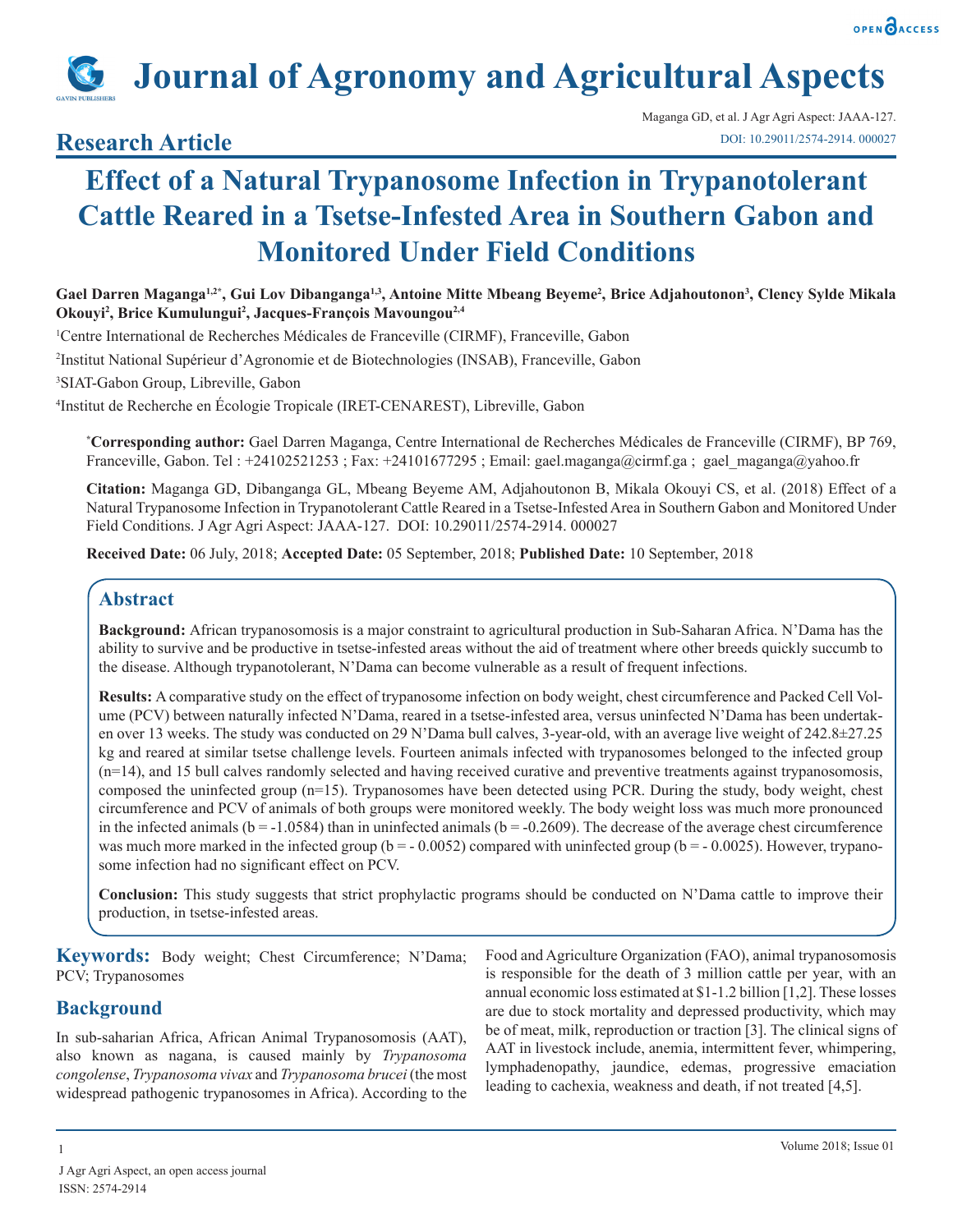The prevalence of the AAT in tropical and equatorial Africa constitutes a major hurdle with the livestock productions. AAT control has mainly been directed towards eradicating or reducing the number of tsetse and towards the use of trypanocidal drugs. None of these two methods of control against this disease were fully satisfactory. As the attempts made against the parasite and the vector had not produced sustainable results, an alternative, potentially cost-effective and sustainable option to reduce the prevalence of trypanosomosis was the exploitation of the natural phenomenon known as trypanotolerance exhibited by certain livestock breeds, including the well-known N'Dama, that are indigenous to areas in which the disease is endemic [6].

Trypanotolerance was defined as 'the ability of some livestock breeds to survive, reproduce and produce in tsetse-trypanosome infested areas where others cannot, without recourse to use of chemical drug' [7]. In AAT, the criteria to define trypanotolerance are Packed Cell Volume (PCV), which is an indicator of anemia, parasitemia, and body weight [8]. Indeed, it has been consistently noted that trypanotolerant cattle when they become infected develop less severe anaemia [9]. Moreover, trypanotolerant cattle as West African Shorthorn and N'Dama have the ability to resist the effects of infection, i.e. not only to survive, but to gain weight and reproduce [7]. In Gabon, as in other countries of Central Africa, the use of animals naturally less susceptible to the disease, such as N'Dama cattle, has produced encouraging results. It has long been recognised that some breeds of trypanotolerant cattle such as N'Dama, has the ability to survive and be productive in tsetse-infested areas without the aid of treatment where other breeds quickly succumb to the disease [10].

However, trypanotolerant animals tolerate infections, but this does not mean that the infection has no impact on their health. Indeed, study done in Senegal have shown that, even though it is trypanotolerant, N'Dama cattle sometimes becomes vulnerable, which affects its work performance (i.e. speed of work, distance covered) [11] because trypanotolerance is relative and its role in the immune defenses of the animal can be considerably reduced, in particular during frequent infections. Similarly, [12] showed that N'Dama cattle can suffer for trypanosomosis under high tsetse challenge. The objective of this study is to evaluate the effect of a trypanosome infection on N'Dama naturally infected, reared in a tsetse-infested area, by comparing the evolution of body weight, chest circumference and Packed Cell Volume (PCV) in infected and free from trypanosomes N'Dama.

#### **Materials and Methods**

#### **Study Site**

The study was conducted from june to september in the Nyanga ranch, located in the largest savannah zone of the country in the Mongo County, located about 65 km from Tchibanga (the main town of Nyanga province, southwest Gabon) and extended over 100,000 hectares. The Nyanga ranch includes three divisions (Nyanga, Bibora, and Voungou) divided into sections. The ranch represents a hilly landscape covered with herbaceous vegetation type and dotted with vegetation (*Brachiaria, Hyparrhenia, Panicum, Andropogon and Digitaria* species). Forest galleries are present along the gullies and rivers. Climate is equatorial with two dry seasons and two wet seasons. The presence of *Glossina haningtoni*, *Glossina palpalis palpalis* and *Glossina tabaniformis* has been confirmed in forests and forest galleries of the Nyanga valley [13,14]. In the Gala section of the Nyanga ranch, *T. vivax*  and *T. congolense* have been detected in cattle.

#### **Animals**

Initially, a total of 57 N'Dama bulls calves, reared at similar tsetse challenge levels, were screened for trypanosomosis using PCR [15]. These animals live outdoors, feed through natural grazing, composed predominantly of *Hyparrhenia diplandra* and *Panicum maximum*, and drink from natural water courses or water troughs, for low irrigated areas. A mineral supplement based on a mixture of sodium chloride, copper sulfate, zinc carbonate and cobalt sulfate is provided *ad libitum*. Every two weeks, animals were dipped into a flumethrin bath to protect them from bloodsucking arthropods.

PCR assay was performed from DNA extracted from whole blood samples, collected by puncture of the caudal vein, using QIAamp DNA Blood Mini Kit (Qiagen, Germany). Blood samples from each animal was subjected to parasitological and hematological analyses, using the buffy coat method to estimate the parasitaemia according to the scoring system based on the darkground/phase contrast buffy coat technique [16,17], and the Packed Cell Volume (PCV), respectively. Animal was considered infected when PCR was found positive and at least one trypanosome was observed. Uninfected animals were those in which PCR was found negative and no parasite was observed.

Firstly, the animals of both groups (infected and uninfected) were subjected to different treatments: deworming using Levamisole (Alfamisol); every 2 weeks, animals were dipped into a Cypermethrin (Cypertop) bath to kill and repel ticks and tsetse flies (the transition to dipping tank was done every two weeks for all animals throughout the duration of the experiment); preventive antibiotic therapy based on oxytetracycline (Tenaline 20% L.A.); vaccinations against contagious bovine pleuropneumonia and bovine pasteurellosis. Moreover, uninfected animals received in addition to these treatments, a trypanocidal (Diminazene) (Veriben). Then, the animals were put to rest for one week before the start of the experiment. Two weeks after the start of the experiment, the uninfected animals received a second trypanocide based on Isometamidium chloride (Trypamidium-Samorin).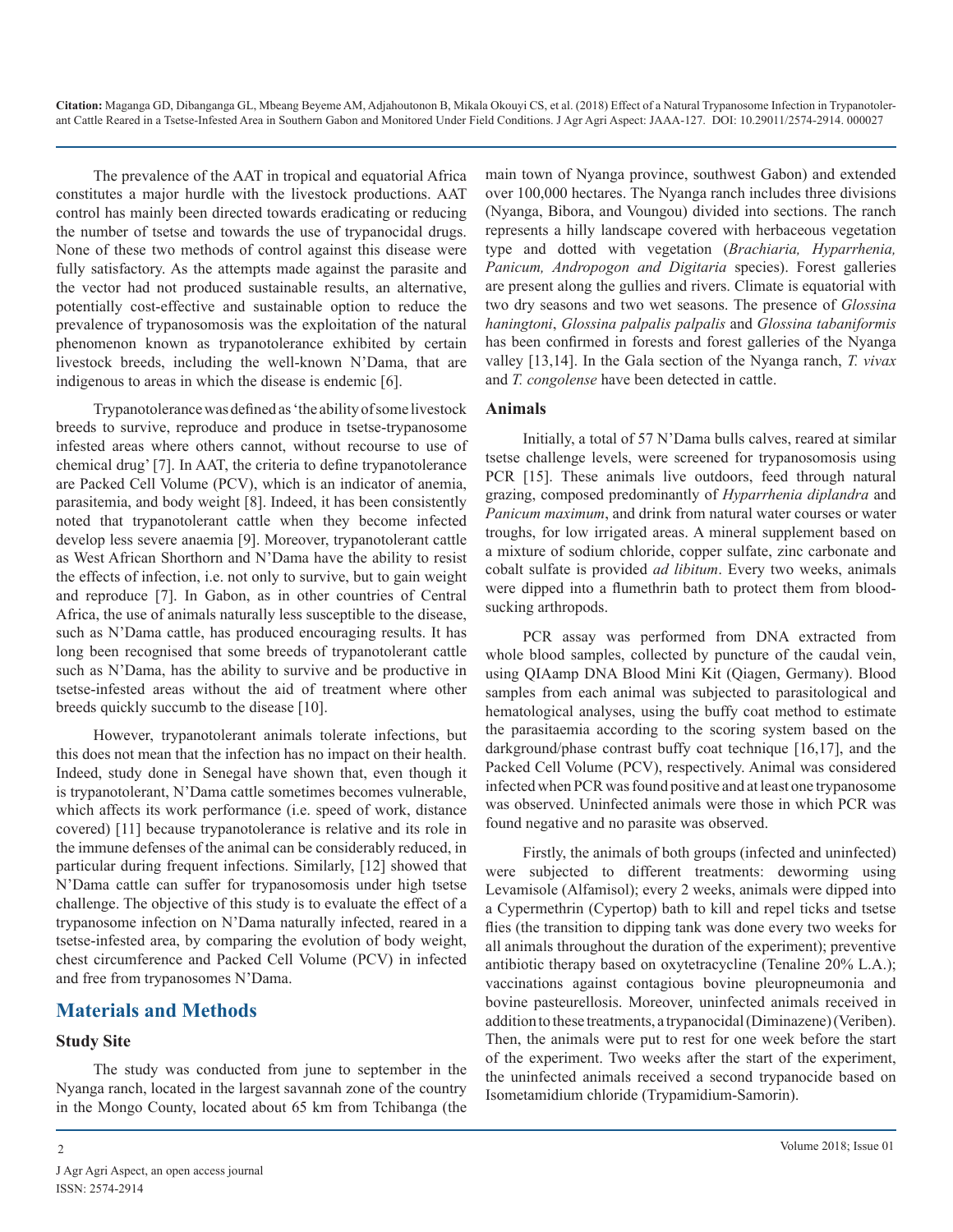#### **Monitoring of Animals and Data Collection**

Once a week, the animals were brought back to the health center for blood sampling, weighing and taking chest circumference. So, during this weekly passage, for each animal approximately 5 mL of whole blood was collected in EDTA vacuum tubes VENOJECTR, by puncture of the caudal vein. The buffy coat zone, prepared in a micro-hematocrit capillary tube heparinized (Drummond<sup>R</sup>, USA) filled with 75  $\mu$ L of blood and centrifuged for 6 min was examined for trypanosomes and packed cell volume value was determined. Animals were weighed using weighing bars (Avery-Weigh Tronix PC 820, UK), chest circumference were taken using a ribbon. At the end of the experiment, blood samples from uninfected animals were again screened by PCR to exclude any possibility of infection during the experiment.

#### **Statistical Analysis**

The data obtained was previously analyzed as recommended by [18]. The effect of trypanosome infection on body weight, chest circumference and PCV was studied in two ways. First, by analyzing the weekly average gain of the parameter considered. A "gain" is a positive variation (or increase) of the parameter over a given period. The weekly gain (GP) was calculated as the ratio of the variation of the parameter on the time variation:

$$
GP = \frac{\delta P}{\delta T} = \frac{P_{it+k} - P_{it}}{T_{t+k} - T_t}
$$

 $P_{it}$  is the measured value of the parameter *P* on the individual *i* at time *t*;  $P_{it+k}$  ( $P_{it+k} > P_{it}$ ) is the value of the same parameter, measured on the same individual at time  $t + k$ , where k is the number of weeks between the two measurements.

This variation was studied using a linear mixed effects model. Indeed, with data from multiple measurements on the same individuals, these observations are dependent and correlated. An appropriate procedure for analyzing this type of data is the use of mixed models, which allow the inclusion of random effects, to account for individual [18-20] and temporal variability. A logarithmic transformation has been applied to reduce the large disparity between observations [20]. This transformation concerns only the body weight and chest circumference variables; the added constant allows small values to be taken into account (Equation 1).

Regarding the PCV, it is an arcsinus transformation ( $\text{Arcsinus}\left(\sqrt{p}\right)$ 

 $, p$  is in proportion) that was performed (Equation 2 and Equation 4), as recommended by [21] for the analysis of percentage data.

 $Ln(GP_{ist} + 1) = \alpha + \beta \times S + \alpha_t + \alpha_{is} + \varepsilon_{ist}$  (Equation 1)

 $GH_{ist} = \alpha + \beta \times S + \alpha_t + \alpha_{is} + \varepsilon_{ist}$  (Equation 2)

*Ln* = logarithm base "e";  $GP_{\text{ist}}$  = gain or increase in body weight or chest circumference of animal *i* of status *s* in period  $t_i$ ;  $GH_{\text{ist}}$  = gain or increase in hematocrit or PCV of animal *i* of status *s* in period *t*;  $S =$  infectious status of the animal with respect to trypanosomosis (S is 0 if the animal is uninfected and 1 if it is infected);  $\alpha$ ,  $\beta$  = fixed parameters to be estimated;  $\alpha_t$ ,  $\alpha_{is}$  = random parameters related to the period and the subject, respectively. The individual random effect is fitted into the effect period;  $\varepsilon_{\rm ist} \sim N\{0, \sigma^2\}$ 

Then, by analyzing the temporal evolution of the average of the parameter in each group. The average body weight and the average chest circumference were analyzed as a simple linear function of time (Equation 3). However, the average PCV was adjusted as a quadratic function of time (Equation 4).

$$
\bar{P}_s = a_s + b_s \times T + \varepsilon_{is}
$$
 (Equation 3)  
\n
$$
\bar{H}_s = a_s + b_s \times T + c_s \times T^2 + \varepsilon_{is}
$$
 (Equation 4)

 $\bar{P}_s$  = average body weight or chest circumference calculated for individuals of the same infectious status;  $\overline{H}_s$  = average hematocrit or PCV calculated for individuals of the same infectious status;  $T =$  time (in weeks);  $a_s, b_s, c_s =$  fixed parameters to estimate varying according to infectious status;  $\varepsilon_{is} \sim N\{0, \sigma^2\}$ . All statistical analyzes were performed using the R software version 3.4.1.

#### **Results**

#### **Experimental Animals**

From the 57 N'Dama bull calves, 29 animals, 3-year-old, with an average live weight of 242.8±27.25 kg, were selected and divided into 2 groups: 14 bull calves composing the group of infected animals, among which 5 were infected by *Trypanosoma vivax* et 9 by *Trypanosoma congolense*, and 15 bull calves randomly selected (random sampling double raw) among the 43 non-infected animals, which were the uninfected group. PCV values and parasitemia of all the infected animals are shown in (Table 1). The average PCV of the infected animals was 23.8% before the start of the experiment. All animals of both groups appeared healthy.

| Animal<br>ID | <b>PCV</b><br>$(\%)$ | Trypanosome/field | Trypanosome identified<br>by PCR |
|--------------|----------------------|-------------------|----------------------------------|
| 265          | 30.5                 |                   | T. vivax                         |
| 1402         | 23,5                 |                   | T. congolense                    |
| 1618         | 22                   |                   | T. congolense                    |
| 1709         | 30.5                 |                   | T. vivax                         |
| 2606         | 24                   |                   | T. vivax                         |
| 2656         | 25                   |                   | T. congolense                    |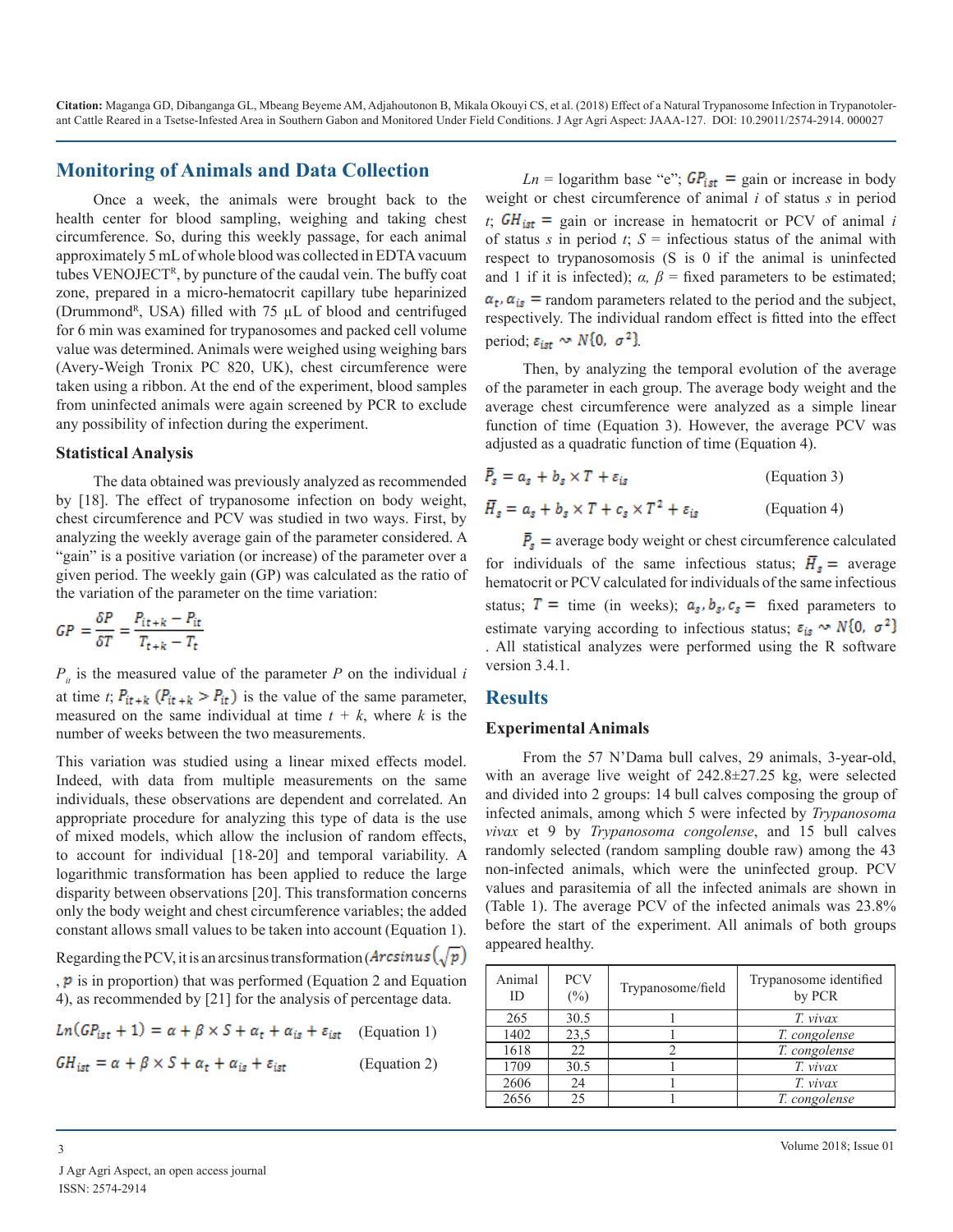| 2662 | 29 | T. vivax      |
|------|----|---------------|
| 2896 | 20 | T. congolense |
| 2881 | 26 | T. congolense |
| 2884 | 20 | T. congolense |
| 1146 | 20 | T. congolense |
| 2852 | 21 | T. vivax      |
| 2878 |    | T. congolense |
| 2895 | 22 | T. congolense |

Table 1: Characteristics of the infected animals selected for the study before different treatments applied.

#### **Effect of Trypanosome Infection on Body Weight and Chest Circumference**

The study of the correlation between variables using principal component analysis, showed a strong association between body weight and chest circumference (Figure 1). A possible link between the infectious status of animals and changes in their weight and chest circumference was observed in (Figure 1).

#### **Variables factor map (PCA)**





Analysis of weight gain in both groups of animals showed that over the same period, the average body weight of infected N'Dama bull calves would increase more slowly  $(1.501 \pm 0.268$ kg per week) than that of uninfected animals  $(1.769 \pm 0.259 \text{ kg})$ per week). This weekly difference of 0.238±0.251 kg would be significant at 10% threshold (Table 2). Thus, considering two individuals, one infected and the other uninfected, and of the same body weight at time  $t_0$ , if their mass increases steadily during the period  $t_{0+k}$  (*k* number of weeks passed), the body weight of the uninfected is expected to be  $k \times 0.238 \pm 0.251$  higher than that of the infected animal. The results of the regression of the average body

weight according to time in both groups of animal are summarized in Figure 2 and (Table 2).

| Parameters                                            | Values                 | <i>p</i> values |  |
|-------------------------------------------------------|------------------------|-----------------|--|
| $\alpha$ ( $\pm$ CI)                                  | $1.739 \ (\pm 0.259)$  | < 0.0001        |  |
| $\beta$ ( $\pm$ IC)                                   | $-0.238 \ (\pm 0.251)$ | 0.0617          |  |
| Standard deviation of time-                           | 0.399                  |                 |  |
| related random effects                                |                        |                 |  |
| Standard deviation of the                             | 0.549                  |                 |  |
| random effects related to                             |                        |                 |  |
| animal                                                |                        |                 |  |
| Residual standard deviation                           | 0.222                  |                 |  |
| $\alpha$ , $\beta$ : fixed parameters to be estimated |                        |                 |  |

**Table 2:** Summary of the weight gain model.

We noted a decrease of the average body weight over the experimentation period regardless of the group (Figure 2). While this decrease was not statistically different between the both groups  $(p = 0.2463)$  (Table 3), it does not occur nevertheless at the same pace. However, the average body weight of the infected animals was significantly higher in early experimentation ( $p = 0.0222$ ) (Table 3) and the body weight loss was much more pronounced in the infected animals ( $b = -1.0584$ ) than in uninfected animals  $(b = -0.2609)$ . In addition, in the infected group, the average body weight decreased so much throughout the observation period that it was almost equal to the average weight, which fell slightly, in the uninfected group, at the end of the study (Figure 2).



**Figure 2:** Regression of average body weight in both groups of animals. Blue square and black triangle represent the average for animals of each group.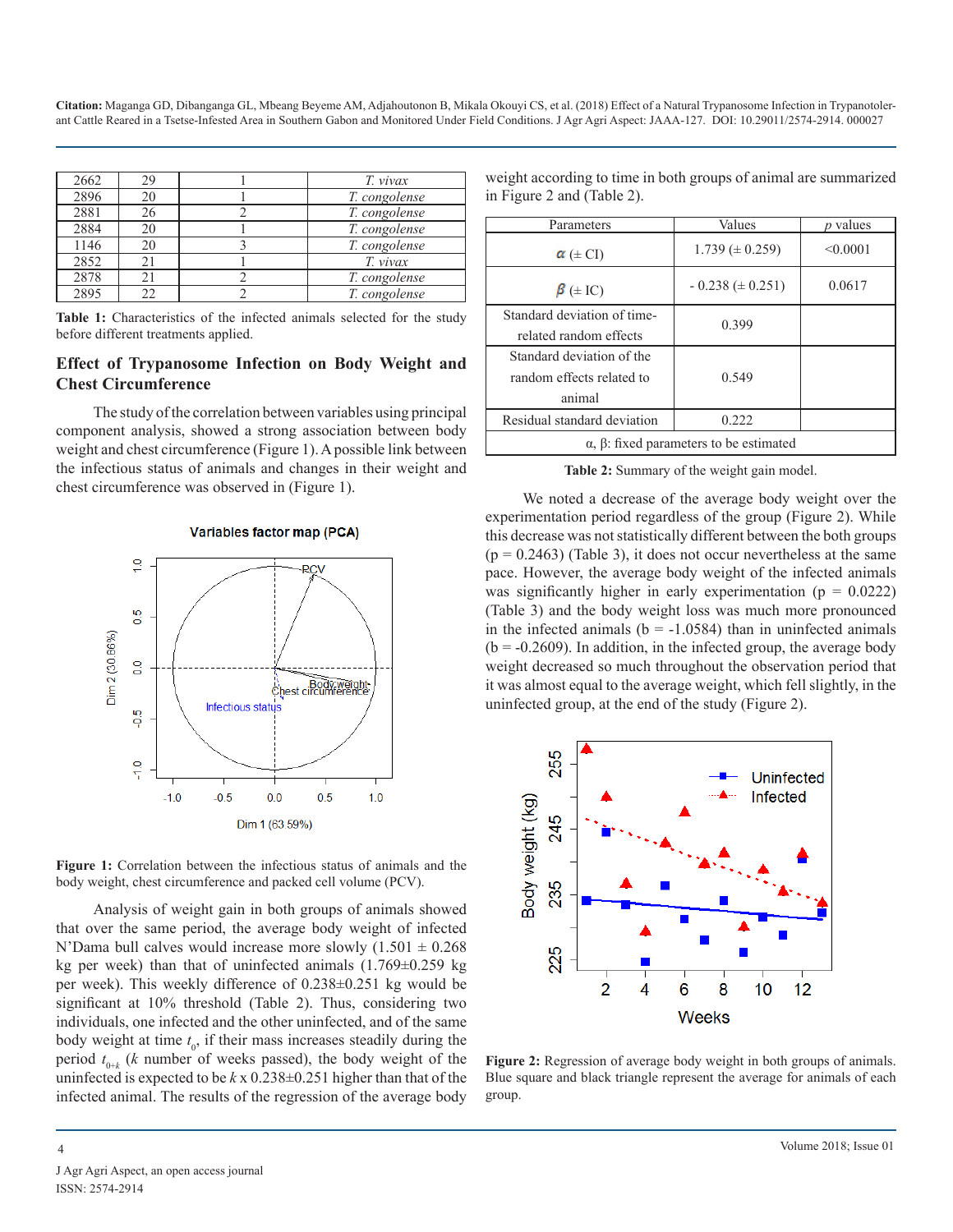| Parameters                                                                                                                                                 | Average body weight             |                                           | p value of equality<br>test parameters<br>between the two<br>groups |
|------------------------------------------------------------------------------------------------------------------------------------------------------------|---------------------------------|-------------------------------------------|---------------------------------------------------------------------|
|                                                                                                                                                            | Uninfected                      | Infected                                  |                                                                     |
| $a \neq C$ I                                                                                                                                               | 234.5612 $(\pm$<br>$7.3330$ *** | 247.631 $(\pm$<br>$9.1123$ <sup>***</sup> | 0.0222                                                              |
| $\mathbf{b}$ ( $\pm$ CI)                                                                                                                                   | $-0.2609$ ( $\pm$<br>0.9238     | $-1.0584 \ (\pm$<br>$1.1480$ <sup>a</sup> | 0.2463                                                              |
| Residual<br>standard<br>deviation                                                                                                                          | 5.663                           | 7.037                                     |                                                                     |
| $a$ = Intercept; <b>b</b> = regression coefficient; ***: Highly significant at the<br>5% significance level; a: significant at the 10% significance level. |                                 |                                           |                                                                     |

**Table 3:** Summary of the model of evolution of the average body weight over the study period for both groups.

The observation of the evolution of the chest circumference in both groups during the same period showed that the average thoracic perimeter of the infected animals would increase significantly less rapidly ( $p = 0.0422$ ) than the uninfected animals; with a difference of about  $0.013 \pm 0.012$  m per week (Table 4). For a trypanosomeinfected animal a weekly chest circumference increase would be approximately  $0.026 \pm 0.010$  m, whereas it would be around 0.039  $\pm 0.007$  m for an uninfected animal.

| Parameters                                                       | Values                        | <u>p values</u> |  |
|------------------------------------------------------------------|-------------------------------|-----------------|--|
| $\alpha$ ( $\pm$ CI)                                             | $0.0386 \ (\pm 0.0074)^{***}$ | < 0.001         |  |
| $\beta$ ( $\pm$ CI)                                              | $-0.0125 \ (\pm 0.0120)^*$    | 0.0422          |  |
| Standard deviation of time-<br>related random effects            | 0.0014                        |                 |  |
| Standard deviation of the<br>random effects related to<br>animal | 0.0283                        |                 |  |
| Residual standard deviation                                      | 0.0047                        |                 |  |
| *: significant at the 5% significance level.                     |                               |                 |  |

**Table 4:** Summary of the chest circumference variation model.

The results of the regression of the average chest circumference according to time in both groups of animal are summarized in (Figure 3 and Table 5). We noted a decrease of the average chest circumference over the experimentation period regardless of the group (Figure 3). Although the gradients of the two regressions are not statistically different ( $p = 0.1472$ ), that of the infected group is nevertheless more accentuated. The decrease is much more marked in the infected group ( $b = -0.0052$ ) compared with uninfected group ( $b = -0.00256$ ). Moreover, the average chest circumference of the infected group was significantly higher  $(p = 0.0101)$  at the start of the study (Table 5), and the regression coefficient of the infected group was significant ( $p = 0.000864$ ). The Figure 3 showed that the average chest circumference of the trypanosome-infected animals was significantly higher at the start of the experimentation, before decreasing and getting closer to the value of uninfected group, which weakly regressed, at the end of the experiment.



**Figure 3:** Regression of average chest circumference in both groups of animals. Blue square and black triangle represent the average for animals of each group.

| Parameters                                                                                                                                                | Average chest circumference                |                                     | p value of<br>equality test<br>parameters<br>between the<br>two groups |
|-----------------------------------------------------------------------------------------------------------------------------------------------------------|--------------------------------------------|-------------------------------------|------------------------------------------------------------------------|
|                                                                                                                                                           | Uninfected<br>Infected                     |                                     |                                                                        |
| $a \neq C$ I                                                                                                                                              | $1.4959 \ (\pm 0.0231)$<br>***             | 1.535 $(\pm$<br>$0.02007$ ***       | 0.0101                                                                 |
| $\mathbf{b}$ ( $\pm$ CI)                                                                                                                                  | $-0.00256 \ (\pm$<br>$0.0029$ <sup>a</sup> | $-0.0052 \ (\pm$<br>$0.00253$ ) *** | 0.1472                                                                 |
| Residual<br>standard<br>deviation                                                                                                                         | 0.01782                                    | 0.0155                              |                                                                        |
| $a$ =Intercept; $b$ = regression coefficient; ***: Highly significant at the<br>5% significance level $;$ $*$ : significant at the 10% significance level |                                            |                                     |                                                                        |

**Table 5:** Summary of the model of evolution of the average chest circumference over the study period for both groups.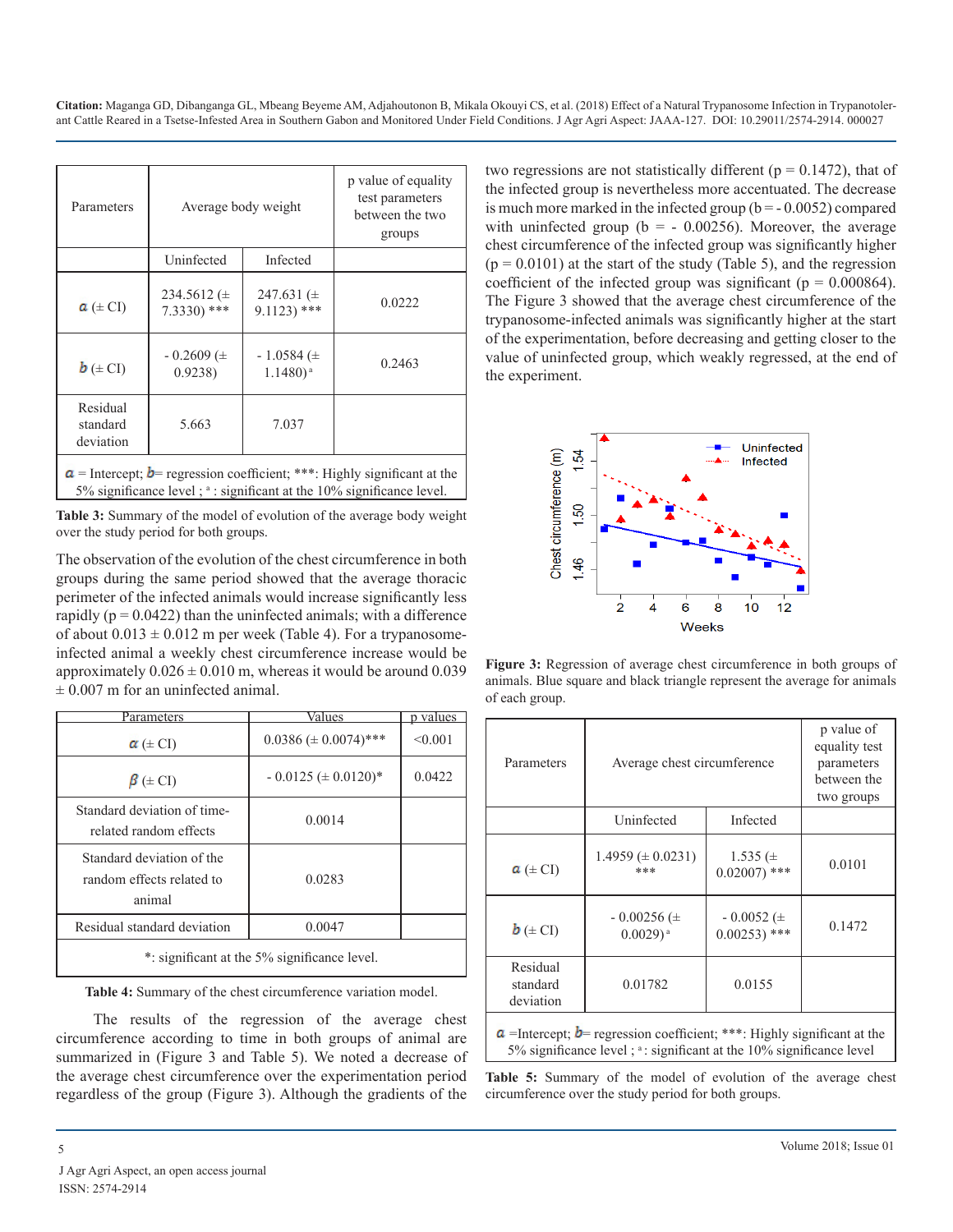#### **Effect of Trypanosome Infection on Packed Cell Volume**

The increase of PCV in trypanotolerant N'Dama bull's calves would appear to be more attenuated ( $\alpha = 0.22 > 0$  and  $\beta$ )  $= -0.03 \le 0$ ) in individuals infected with trypanosomes (Table 6). We would expect a weekly increase of approximately 3.58% in an affected animal against 4.78% for a trypanosome free animal. However, we found that the average PCV did not differ significantly between the two groups, from the start  $(p = 0.2481)$  to the end of the experiment ( $p = 0.9761$ ) (Figure 4 and Table 7). The figure 1 already showed a lack of association between PCV and infectious status of animals. In addition, the difference observed at the start of the study between the two groups is maintained throughout the experiment period (see regression curve in Figure 4).

| Parameters                                                                                                         | Values                        | p values |
|--------------------------------------------------------------------------------------------------------------------|-------------------------------|----------|
| $\alpha$ ( $\pm$ CI)                                                                                               | $0.2204 \ (\pm 0.0316)^{***}$ | < 0.0001 |
| $\beta$ ( $\pm$ CI)                                                                                                | $-0.0300 \ (\pm 0.0355)^a$    | 0.0972   |
| Standard deviation of time-<br>related random effects                                                              | 0.0403                        |          |
| Standard deviation of the<br>random effects related to<br>animal                                                   | 0.0863                        |          |
| Residual standard deviation                                                                                        | 0.0327                        |          |
| ***: Highly significant at the 5% significance level; <sup>a</sup> : significant at<br>the 10% significance level. |                               |          |

**Table 6:** Summary of the PCV variation model.



**Figure 4:** Regression of average PCV in both groups of animals. Blue square and black triangle represent the average for animals of each group.

| Parameters                                                                                                    | Average PCV                                |                                       | p value of equality<br>test parameters<br>between the two<br>groups |
|---------------------------------------------------------------------------------------------------------------|--------------------------------------------|---------------------------------------|---------------------------------------------------------------------|
|                                                                                                               | Uninfected                                 | Infected                              |                                                                     |
| $\mathbf{a}$ ( $\pm$ CI)                                                                                      | $0.608 (\pm$<br>$0.055$ )***               | $0.569(\pm$<br>$0.047$ <sup>***</sup> | 0.248                                                               |
| $\mathbf{b}$ ( $\pm$ CI)                                                                                      | $0.0187(\pm$<br>$0.018$ <sup>*</sup>       | $0.019 (\pm$<br>$0.015$ *             | 0.977                                                               |
| $c \left( \pm \text{CI} \right)$                                                                              | $-0.0014$ ( $\pm$<br>$0.0013$ <sup>*</sup> | $-0.0015 \ (\pm$<br>$0.0011)*$        | 0.976                                                               |
| Residual<br>standard<br>deviation                                                                             | 0.0254                                     | 0.0216                                |                                                                     |
| $\alpha$ =Intercept; $\bm{b}$ , $c$ = regression coefficient; *: significant at the 5%<br>significance level. |                                            |                                       |                                                                     |

**Table 7:** Summary of the model of evolution of the average PCV over the study period for both groups.

#### **Discussion**

One of the most important factors which influences the level of trypanotolerance is the severity of the tsetse challenge to which the animals are exposed. In fact, as the level of challenge rises, productivity falls, and in high-risk situations even N'Dama cattle can be severely affected by trypanosomiasis [10]. Very little studies [22] have been conducted on the effect of trypanosome infection on N'Dama trypanotolerant cattle by comparing naturally infected N'Damas with a control group of uninfected N'Dama under field conditions.

 Our study was conducted on N'Dama bulls aged 3 years; they are growing animals which allows to appreciate the evolution of the morphological parameters. Indeed, the complete development of N'Dama is reached at 7 years for males and 6 years for females [23]. Previous study carried out in one section of the Nyanga ranch showed that the prevalence of trypanosomosis was high (57.3%), with the co-circulation of two pathogenic species of trypanosomes, *T. congolense* (47.3%) and *T. vivax* (10%) [24]. The study animals were found naturally infected either by *T. vivax* or *T. congolense* [25,22], major pathogenic trypanosome species in Africa. Thus, the 14 animals in the infected group were predominantly found infected with *T. congolense* (9 individuals). The 5 *T. vivax*infected individuals were included in the study because of the virulent nature of this species in cattle and to increase the number of animals infected with trypanosomes. Although *T. congolense*  is often considered to be the most virulent of the trypanosomes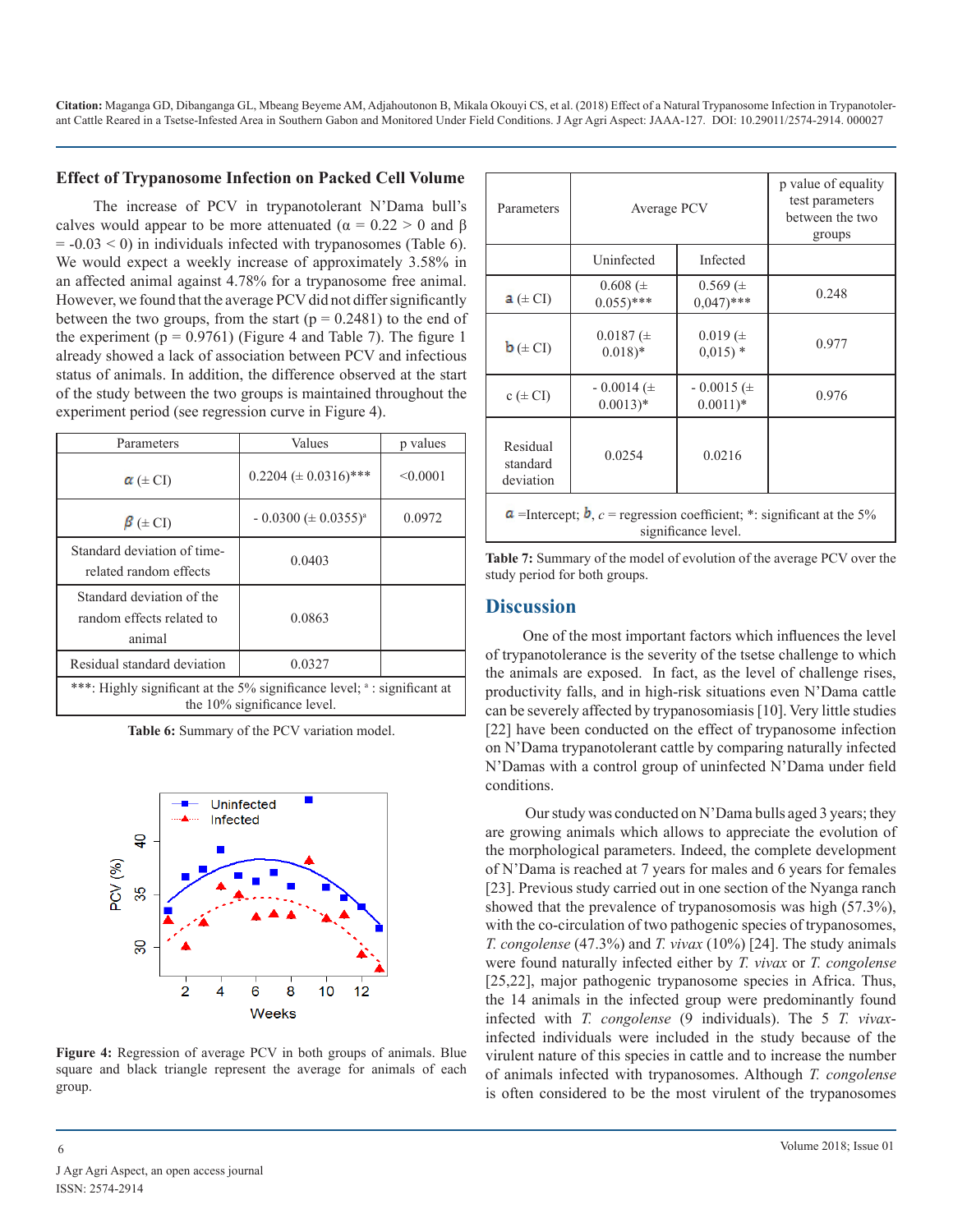in cattle, *T. vivax* is often found to be responsible for the first infections in cattle [26].

The results of this study showed a link between the infectious status of N'Dama naturally infected in field and changes in their body weight and chest circumference. The principal component analysis already showed a strong association between body weight and chest circumference as previously reported by [27]. The effect of trypanosome infection on the body weight of N'Dama bulls was significant. The body weight loss was much more pronounced in the infected animals than in uninfected animals, as shown by [22] who studied N'Dama from Mushie Ranch, in Democratic Republic of Congo. However, this finding was contrary to the result obtained by [11] who, working over a period of 4 weeks on N'Dama experimentally infected with *T. congolense*, had not observed a significant effect of the infection on weight probably due to the relatively short period of his study. Moreover, authors argue that if the experiment had been prolonged for a few more weeks, a significant difference in weight gain would probably have been observed in the event that the animals did not feed well. These conditions could correspond to those of our study, insofar as this one was carried out over a period 3 times longer than that of their study and in the dry season, where the food in the pastures of the ranch was scarce. In general, compared to other cattle breeds such as Boran, trypanosome infection does not affect liveweight gains in the N'Dama [7].

The chest circumference of infected animals was significantly influenced by trypanosome infection. Indeed, the average chest circumference of infected animals decreased significantly faster than that of uninfected animals, with a difference of about  $0.013\pm0.012$  m per week (p = 0.0422). The uninfected animals have a more significant weight gain than the infected animals, and therefore would grow larger, resulting in widening of the chest circumference. The very significant regression coefficient of the infected group reflects a proven effect of the infection on the chest circumference, i.e. the trypanosome infection has a negative effect on the evolution of the chest circumference of the animals. Besides we noted a decrease of the average chest circumference over the experimentation period regardless of the group which would result of the scarcity of forage on pastures linked to the dry season. Our results contrast with the results obtained by [28], who could not conclude from the significant effects of trypanosome infection on the chest circumference. According to them, in their study, this parameter was influenced by the feeding problem and by the effects of gastrointestinal parasitism. In our study, the animals of both groups (infected and uninfected) have been de-wormed. The feeding pattern of animals was the same for all of them. They fed in the park based on natural forage.

We found that the average PCV did not differ significantly between the two groups, from the start to the end of the experiment,

although the increase of PCV in trypanotolerant N'Dama bull's calves would appear to be more attenuated in individuals infected with trypanosomes, as shown by [22], suggesting the existence of a weak possible effect of the infectious status on the PCV level, but it would be difficult to better quantify in the field conditions. In their studies, [29] and [11] found that the PCV of infected N'Dama was lower than that of healthy N'Dama. A lower PCV is synonymous with anemia, and the latter is one of the hallmarks of trypanosomosis [11]. The N'Dama's ability to control parasitaemia, a capacity conferred by trypanotolerance [23,30], was confirmed by the low parasitaemias observed in infected animals. In addition, the detection of trypanosomes in infected animals, despite the very low parasitaemia noted, confirms the very good sensitivity provided by PCR of the order of 1 to 50 trypanosomes/ml of blood [31,32].

#### **Conclusion**

This is a recent study that describes the effect of trypanosomose infection on naturally infected trypanotolerant cattle and monitored under field conditions, raised in a country where cattle breeding is struggling to develop. Bovine trypanosomiasis is a limiting factor in cattle rearing. The disease affects the growth and reproduction performance of these animals. The breeding of trypanotolerant cattle is one of the main solutions to this problem. This study showed that N'Dama cattle would therefore not be simply reservoirs of trypanosomes but could be affected by these parasites in the absence of prophylactic programs. This study, however, would need to be carried out over a longer period of time and in the rainy season when pastures are rich in fodder, in order to better appreciate the real impact of this disease on trypanotolerant cattle breeds reared in their natural environment, which according to some authors, would not suffer from this infection. In parallel, this study could also be reproduced under experimental conditions, in order to better control some parameters which could interfere with the observed effects; such as the level of infection of the animals, trypanosome species involved and availability of food resources.

#### **Declarations**

#### **Acknowledgements**

The authors thank SIAT-Gabon, especially Bruno Besnard and Ernest Agossou as well as the drovers for the technical assistance. We acknowledge Elsa Assengone for the english revision. The CIRMF is supported by the Government of Gabon, Total-Fina-Elf Gabon, and the Ministère de la Coopération Française.

#### **Authors' Contribution**

Maganga GD has initiated the study and drafted the manuscript. Dibanganga GL performed analyses and drafted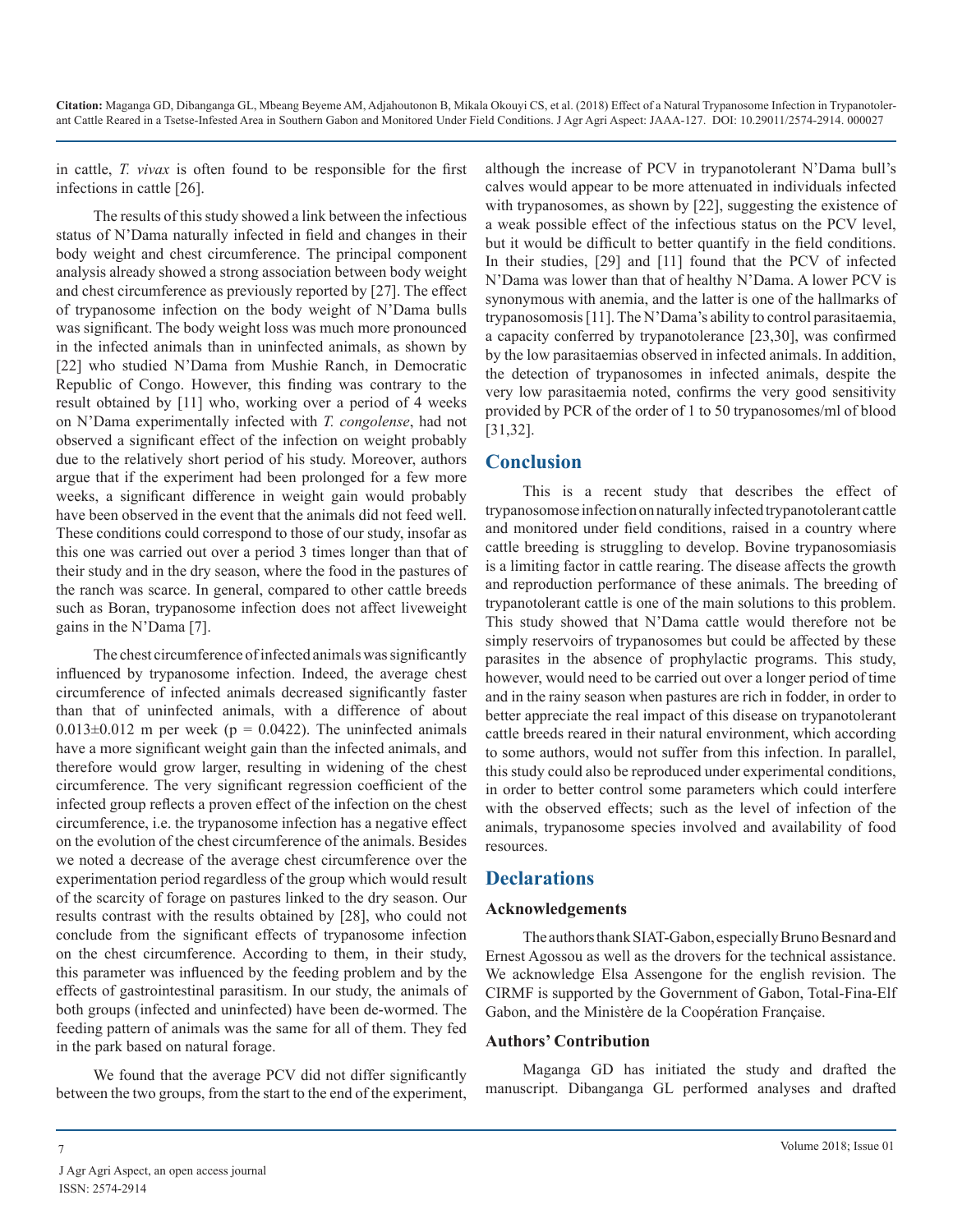the manuscript. Mbeang Beyeme AM, Mikala Okouyi CS and Adjahoutonon B performed analyses. All authors read and approved the final.

#### **Competing Interests**

The authors declare that they have no competing interests.

#### **Consent for Publication**

Not applicable.

#### **References**

- 1. Hursey BS, Slingenbergh J (1995) The tsetse fly and its effects on agriculture in sub-saharan Africa. World Animal Review 84-85: 67-73.
- 2. [Mattioli RC, Feldmann U, Hendrickx G, Wint W, Jannin J, et al. \(2004\)](https://www.researchgate.net/publication/228865816_Tsetse_and_trypanosomiasis_intervention_policies_supporting_sustainable_animal-agricultural_development) Tsetse and trypanosomiasis intervention policies supporting sustain[able animal-agricultural development. Journal of Food Agriculture &](https://www.researchgate.net/publication/228865816_Tsetse_and_trypanosomiasis_intervention_policies_supporting_sustainable_animal-agricultural_development)  [Environment 22: 310-314](https://www.researchgate.net/publication/228865816_Tsetse_and_trypanosomiasis_intervention_policies_supporting_sustainable_animal-agricultural_development).
- 3. [Ilemobade AA \(2009\) Tsetse and trypanosomosis in Africa: the chal](https://www.ncbi.nlm.nih.gov/pubmed/19967926)lenges, the opportunities. Onderstepoort Journal of Veterinary Re[search 76: 35-40.](https://www.ncbi.nlm.nih.gov/pubmed/19967926)
- 4. Akinwale OP, Nock IH, Esievo KAN, Edeghere HUF (1999) The effect of experimental *T. vivax* infection and treatment on the PCV of three breeds of Nigeria goats. Nigeria Journal of Parasitology 20: 27-32.
- 5. [Merkuria S, Gadissa F \(2011\) Survey of bovine trypanosomosis and its](https://www.sciencedirect.com/science/article/pii/S0001706X10002937)  vector in Metekel and Awi zones of North West Ethiopia. Acta Tropica [117: 146-151](https://www.sciencedirect.com/science/article/pii/S0001706X10002937).
- 6. Rowlands GJ, Teale AJ (1994) (Eds.) International Laboratory for Research on Animal Diseases (ILRAD), Nairobi (Kenya), International Livestock Centre for Africa (ILCA), Addis Ababa (Ethiopia), 1994. Towards increased use of trypanotolerance: current research and future directions. Proceedings of a workshop. ILRAD. Nairobi. p. 189.
- 7. [Murray M, Trail JCM, D'Ieteren GD \(1990\) Trypanotolerance in cattle](https://www.ncbi.nlm.nih.gov/pubmed/2132686)  and prospects for the control of trypanosomiasis by selective breeding. [Revue Scientifique et Technique 9: 369-386](https://www.ncbi.nlm.nih.gov/pubmed/2132686).
- 8. [Murray M, Trail JCM, Davis CE, Black SJ \(1984\) Genetic Resistance](https://www.ncbi.nlm.nih.gov/pubmed/6371153)  to African Trypanosomiasis. The Journal of Infectious Diseases 149: [311-319](https://www.ncbi.nlm.nih.gov/pubmed/6371153).
- 9. [Murray M, Dexter TM \(1988\) Anaemia of bovine African trypanosomia](https://www.ncbi.nlm.nih.gov/pubmed/2907267)sis. A review. Acta Tropica 45: 389-432.
- 10. [Murray M, Morrison WI, Whitelaw DD \(1982\) Host susceptibility to Afri](https://www.sciencedirect.com/science/article/pii/S0065308X08602742)can trypanosomiasis: trypanotolerance. Advances in Parasitology 21: [1-68](https://www.sciencedirect.com/science/article/pii/S0065308X08602742).
- 11. [Seck MT, Fall A, Diaité A, Diokou A, Dieng M \(2002\) Effet de l'infection](http://remvt.cirad.fr/revue/notice_fr.php?dk=514858)  [trypanosomienne sur les performances au travail des taurins Ndama](http://remvt.cirad.fr/revue/notice_fr.php?dk=514858)  [trypanotolérants en zone subhumide du Sénégal. Revue d'Elevage et](http://remvt.cirad.fr/revue/notice_fr.php?dk=514858)  [Médecine Vétérinaire des Pays Tropicaux 55: 109-115](http://remvt.cirad.fr/revue/notice_fr.php?dk=514858).
- 12. [Mattioli RC, Jaitner J, Clifford DJ, Pandey VS, Verhulst A \(1998\) Trypa](https://www.ncbi.nlm.nih.gov/pubmed/9776143)nosome infection and tick infestations : susceptibility in N'Dama, Go[bra zebu and Gobra x N'Dama crossbred cattle exposed to natural](https://www.ncbi.nlm.nih.gov/pubmed/9776143)  [challenged and maintained under high and low surveillance of trypa](https://www.ncbi.nlm.nih.gov/pubmed/9776143)[nosome infection. Acta Tropica 71: 57-71](https://www.ncbi.nlm.nih.gov/pubmed/9776143).
- 13. [Taufflieb R \(1963\) Rapport d'une enquête sur les glossines et les try](http://www.documentation.ird.fr/hor/fdi:10604)panosomoses animales de la vallée moyenne de la Nyanga.
- 14. [Leak SGA, Colardelle C, D'Ieteren G, Dumont P, Feron A, et al. \(1991\)](https://www.ncbi.nlm.nih.gov/pubmed/1768890)  Glossina fusca group tsetse as vectors of cattle trypanosomiasis in [Gabon and Zaire. Medical Veterinary and Entomology 5: 111-120](https://www.ncbi.nlm.nih.gov/pubmed/1768890).
- 15. [Njiru Z, Constantine C, Guya S, Crowther J, Kiragu JM, et al. \(2005\)](https://www.ncbi.nlm.nih.gov/pubmed/15619129http:/www.ncbi.nlm.nih.gov/pubmed?term=Kiragu JM%5BAuthor%5D&cauthor=true&cauthor_uid=15619129)  [The use of ITS1 rDNA PCR in detecting pathogenic African trypano](https://www.ncbi.nlm.nih.gov/pubmed/15619129http:/www.ncbi.nlm.nih.gov/pubmed?term=Kiragu JM%5BAuthor%5D&cauthor=true&cauthor_uid=15619129)[somes. Parasitology Research 95: 186-192.](https://www.ncbi.nlm.nih.gov/pubmed/15619129http:/www.ncbi.nlm.nih.gov/pubmed?term=Kiragu JM%5BAuthor%5D&cauthor=true&cauthor_uid=15619129)
- 16. Murray C, Murray M, Murray PK, Morrison WI, Pyne C, et al. (1977) Diagnosis of African trypanosomiasis in cattle. Improved parasitological and serological techniques. In: International Scientific Council for Trypanosomiasis Research and Control. 15th Meet., The Gambia, OAU/ STRC. Publication No. 110, pp. 247-254.
- 17. [Paris J, Murray M, McOdimba F \(1982\) A comparative evaluation of](https://www.ncbi.nlm.nih.gov/pubmed/6131590) the parasitological techniques currently available for the diagnosis o[f](https://www.ncbi.nlm.nih.gov/pubmed/6131590)  [African trypanosomiasis in cattle. Acta tropica 39: 307-316](https://www.researchgate.net/publication/228865816_Tsetse_and_trypanosomiasis_intervention_policies_supporting_sustainable_animal-agricultural_development).
- 18. Zuur AF, Ieno EN, Walker N, Saveliev AA, Smith GM (2009) Mixed effects models and extensions in ecology with R. New York (NY): Springer-Verlag.
- 19. [Doucet JL, Daïnou K, Ligot G, Ouédraogo D-K, Bourland N, et al.](http://www.gembloux.ulg.ac.be/gestion-des-ressources-forestieres/2016/04/07/enrichment-of-central-african-logged-forests-with-high-value-tree-species-testing-a-new-approach-to-regenerating-degraded-forests/) (2016) Enrichment of Central African logged forests with high-value [tree species: testing a new approch to regenerating degraded forests.](http://www.gembloux.ulg.ac.be/gestion-des-ressources-forestieres/2016/04/07/enrichment-of-central-african-logged-forests-with-high-value-tree-species-testing-a-new-approach-to-regenerating-degraded-forests/) [International Journal of biodiversity science, ecosystem services &](http://www.gembloux.ulg.ac.be/gestion-des-ressources-forestieres/2016/04/07/enrichment-of-central-african-logged-forests-with-high-value-tree-species-testing-a-new-approach-to-regenerating-degraded-forests/) [management 1-13](http://www.gembloux.ulg.ac.be/gestion-des-ressources-forestieres/2016/04/07/enrichment-of-central-african-logged-forests-with-high-value-tree-species-testing-a-new-approach-to-regenerating-degraded-forests/).
- 20. El Gareh A, Cheick-Mohamed-Lmami B (2015) Modèle linéaire à ef[fets mixtes: Théorie & application. Université de Bourgogne, p. 39.](https://www.sciencedirect.com/science/article/pii/S0001706X10002937)
- 21. Aubry F (2014) Notes pratiques pour les analyses linéaires sous R. Partie II : Régressions. Université de Toulouse p. 42.
- 22. [Trail JCM, Wissocq N, d'Ieteren GDM, Kakiese O, Murray M \(1994\)](https://www.ncbi.nlm.nih.gov/pubmed/7879376) Patterns of *Trypanosoma vivax* and *T. congolense* infection differ in [young N'Dama cattle and their dams. Veterinary Parasitology 55: 175-](https://www.ncbi.nlm.nih.gov/pubmed/7879376) [83](https://www.ncbi.nlm.nih.gov/pubmed/7879376).
- 23. [Toure SM \(1977\) La trypanotolérance](http://remvt.cirad.fr/revue/notice_fr.php?dk=455342) : Revue de connaissances. Re[vue d'Elevage et Médecine Vétérinaire des Pays Tropicaux 30: 157-](http://remvt.cirad.fr/revue/notice_fr.php?dk=455342) [174](http://remvt.cirad.fr/revue/notice_fr.php?dk=455342).
- 24. [Maganga GD, Mavoungou JF, N'dilimabaka N, Moussadji Kinga IC,](https://www.ncbi.nlm.nih.gov/pubmed/28145221) Mvé-Ondo B, et al. (2017) Molecular identification of trypanosome [species in trypanotolerant cattle from the south of Gabon. Parasite](https://www.ncbi.nlm.nih.gov/pubmed/28145221) [24](https://www.ncbi.nlm.nih.gov/pubmed/28145221) : 4.
- 25. [Trail JCM, d'Ieteren GDM, Feron A, Kakiese O, Mulungo M, et al.](https://www.ncbi.nlm.nih.gov/pubmed/1980802) (1990) Effect of trypanosome infection, control of parasitaemia and [control of anaemia development on productivity of N'Dama cattle. Acta](https://www.sciencedirect.com/science/article/pii/S0065308X08602742)  [Tropica 48: 37-45](https://www.ncbi.nlm.nih.gov/pubmed/1980802).
- 26. d'Ieteren GDM, Authie E, Wissocq N, Murray M (1998) Trypanotolerance, an option for sustainable livestock production in areas at risk from trypanosomosis. Revue Scientifique et Technique - Office International des Epizooties 17(1).
- 27. [Akouango P, Mopoundza P, Ewomango RPEA \(2014\) Etude des men](http://www.m.elewa.org/JAPS/2014/20.3/1.pdf)[surations des bovins de race Ndama \(](https://www.ncbi.nlm.nih.gov/pubmed/9776143)*Bos taurus*) dans les pâturages [naturels semi inondés de la ferme d'Abo au Congo Brazzaville. Jour](http://www.m.elewa.org/JAPS/2014/20.3/1.pdf)[nal of Animal & Plant Sciences 20\(3\): 3137-3143](http://www.m.elewa.org/JAPS/2014/20.3/1.pdf).